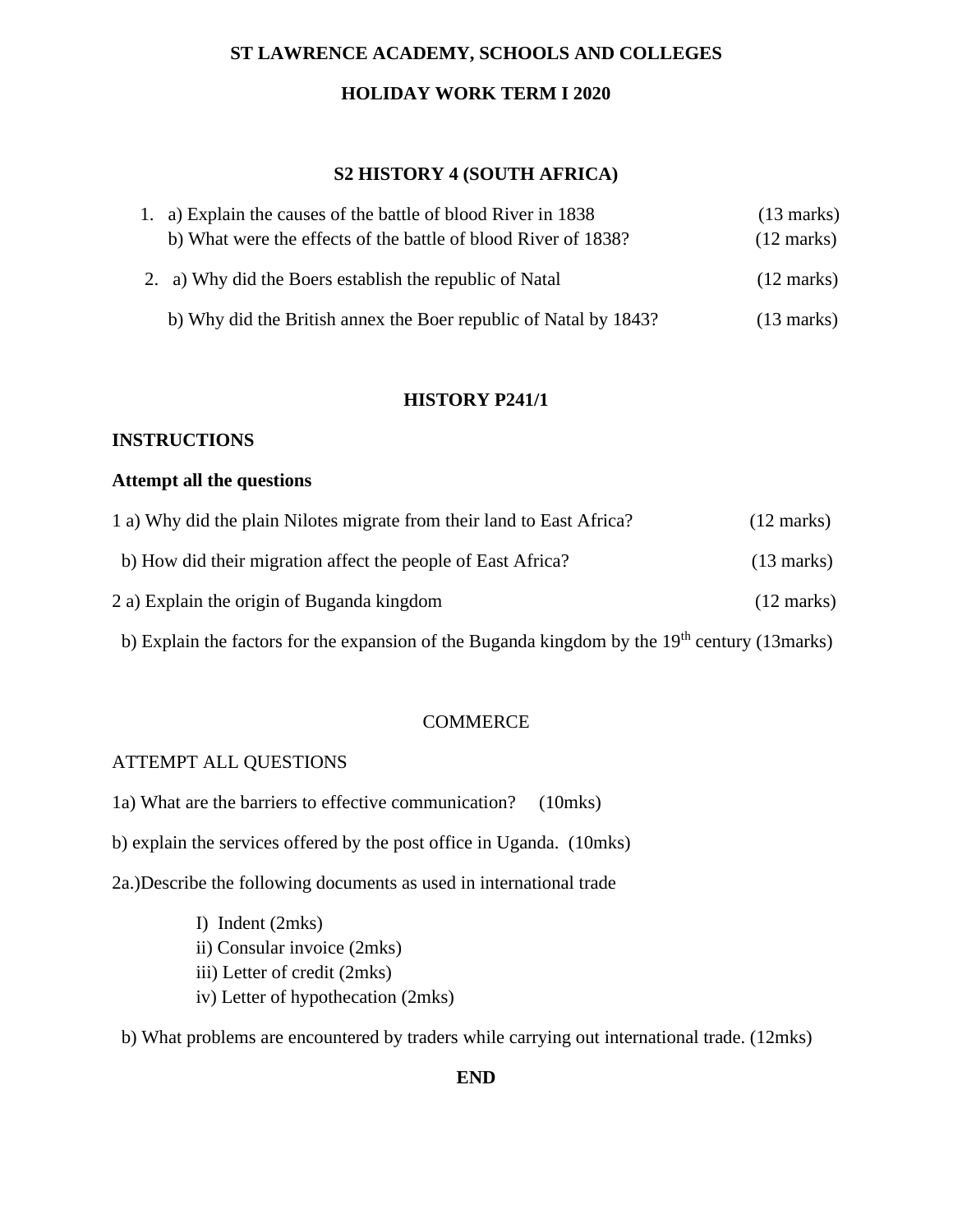# **INSTRUCTIONS**

Attempt all questions (20 Marks)

- 1. a). State the two sub divisions of application programs.
	- b). Define the following terms.
		- i. Bug.
		- ii. Shareware.
	- c). Distinguish between plug and ports.
	- d). State two examples of computer ports.
	- e). State two advantages of using graphical user interface.
- 2. Define the term computer vandalism.
	- b). Give two dangers of computer vandalism.
	- c). Identify three ways a computer can be used as a tool for committing a crime.
	- d). State three health complications a user is bound to suffer as a result of interacting with a computer for long.

# **END**

# **FINE ART**

# *Attempt all questions from section A and any one question from section B*

# SECTION A 40 marks

| 1. | a) Explain the different forms of art<br>b) With illustrations explain five principles of art and design | $(6 \text{ marks})$<br>$(10 \text{ marks})$ |
|----|----------------------------------------------------------------------------------------------------------|---------------------------------------------|
| 2. | a) Define the term Sculpture.<br>b) Describe the different techniques used in making sculpture           | (2marks)<br>(8marks)                        |
|    | 3. a) What is a mosaic<br>b) Give the disadvantages of using paper as tesserae                           | $(2 \text{ marks})$<br>$(4 \text{ marks})$  |
|    | 4. a) What is clay<br>b) Give the qualities of a good ceramic article                                    | (2 marks)<br>$(8 \text{ marks})$            |

### **SECTION B (60 marks)**

5. In good calligraphic hand writing, design the following words.

"A wise man will hear, and will increase learning; and a man of understanding shall attain unto wise counsel" Proverbs 1:5.

- 6. Draw from a composition of a pot and a mortar.
- 7. Draw and paint an imaginative composition from one of the following topics
	- a) Students struggling for food
	- b) Dancing on stage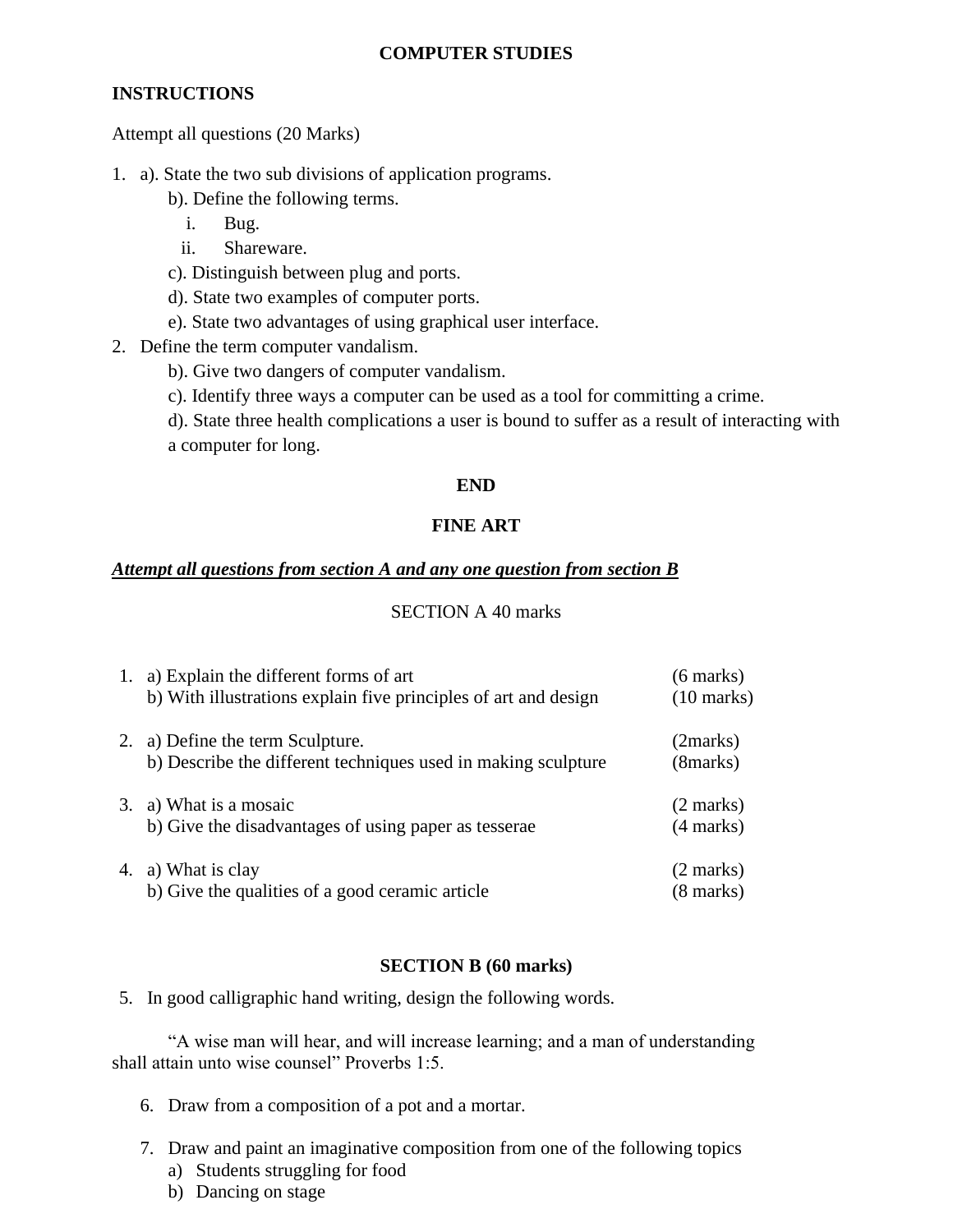c) Riot in the city

### **END**

# **CHEMISTRY**

# *Instructions: attempt all questions.*

1. (a)(i) Draw a well labeled diagram to show the laboratory preparation of dry Hydrogen gas.

- (ii) Name a compound that can be used to speed up the rate of production of hydrogen.
- (b) (i) Describe what happens when hydrogen burns in air.
	- (ii) State what test you would carry out to identify the product of the burning.
	- (iii) What is the significance of this reaction?
- (c) State two large scale uses of hydrogen gas.
- (d) (i) What is meant by the term hard water?
- (ii) Name two substances which when present in water can cause permanent hardness of water.
	- (iii) State two methods of removing permanent hardness of water.
	- (iv) Soap was used for washing in hard water. State what was observed.
	- (V)State two uses of hard water. **END**

# ENGLISH

Put the expressions in brackets in their correct possessive form.

- 1. (The farm of my father) is near Mukono.
- 2. (The Parents-Teachers Association) supports (the decision of the head teacher).
- 3. (The break of one hour) we had yesterday did us a lot of good.
- 4. In (the time of a few months) I will be in form three.
- 5. (The book of Charles) is lost.
- 6. We will have finished revising the exercise (in the time of one week)
- 7. In the 1986 World cup competition (the team of Maradona) emerged the winners.
- 8. The story (of the daughters of the chief) was very exciting.
- 9. (The mothers of the babies) belong to (the union of mothers).
- 10. (The game of the children) ended in tears.

Fill in the blanks using the words in the brackets so that the sentences are in present perfect tense:

- 1. Charles ………………… to school (never, go)
- 2. We …………………………… Queen Elizabeth National Park. (already, visit)
- 3. The children …………………………….. 'Deception' on Saturdays (always, watch)
- 4. The boys ………………………….. keeping rabbits as pets. (just, started)
- 5. I ……………….. not …………………….my mother ……………….. (recently, see)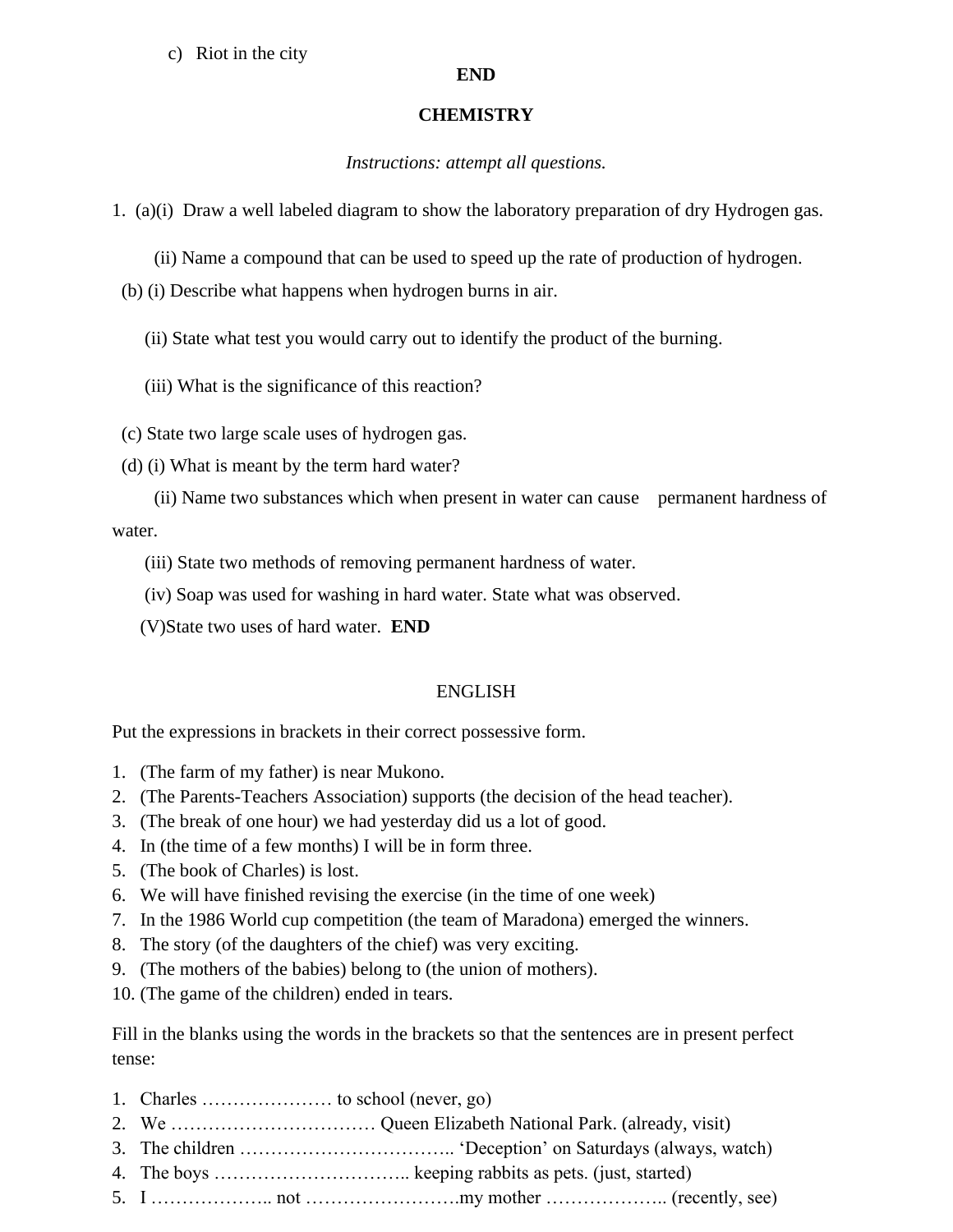6. Michael ……………………. his lunch. (just, eat) 7. I ……………………………… here ……………………….. three years. (for, work) 8. She  $\dots$  exercise modes not more money. (yet, ask) 9. ……………………… Janeth …………………………… to school? (ever, go)

10. Bukenya ………………………………… face to face with a lion. (rarely, come)

Join the following pairs of sentences together, turning the second sentence into a verb less Phrase and placing it in the position indicated by the brackets.

- 1. In 1957 (……………….) the people of Ghana (…….) chose as their motto 'Freedom and Justice'. They were proud of their newly-won freedom.
- 2. (……………….)Thousands of people lined the route on either side

(……………………………..). They were eager to see the man who had saved their country. 3. ( ……………………………….) Kajok (………………………………………..) fell further

- and further behind with his studies. He was continually absent from school.
- 4. (……………………………………) Lake Nyasa (………………..) lay directly below the aircraft. It was pale in the moon light.
- **5.** (………………………..)This report (………………………………….) will tell us whether to proceed with the plan or not. It is the result of several years' study. **END.**

# PHYSICS HOLIDAY WORK

1.(a) Define the following terms (02mks)

(i) A scalar quantity

(ii)A vector quantity

(b) Give four differences between mass and weight (04mks)

(d) State two effects of force on the body (02mks)

(a) What is meant by the terms (04mks)

(i) Cohesive force

(ii) Adhesion force

(iii) Diffusion

(iv) Surface tension

(b) Mention any two ways we can reduce the surface tension. (02mks)

(c) State two uses of capillarity (02mks)

(a) State the kinetic theory of matter (02mks)

(b) State the three state of matter and draw their diagrams accordingly. (03mks)

(c) List four instruments that can be used to measure length. (04mks)

END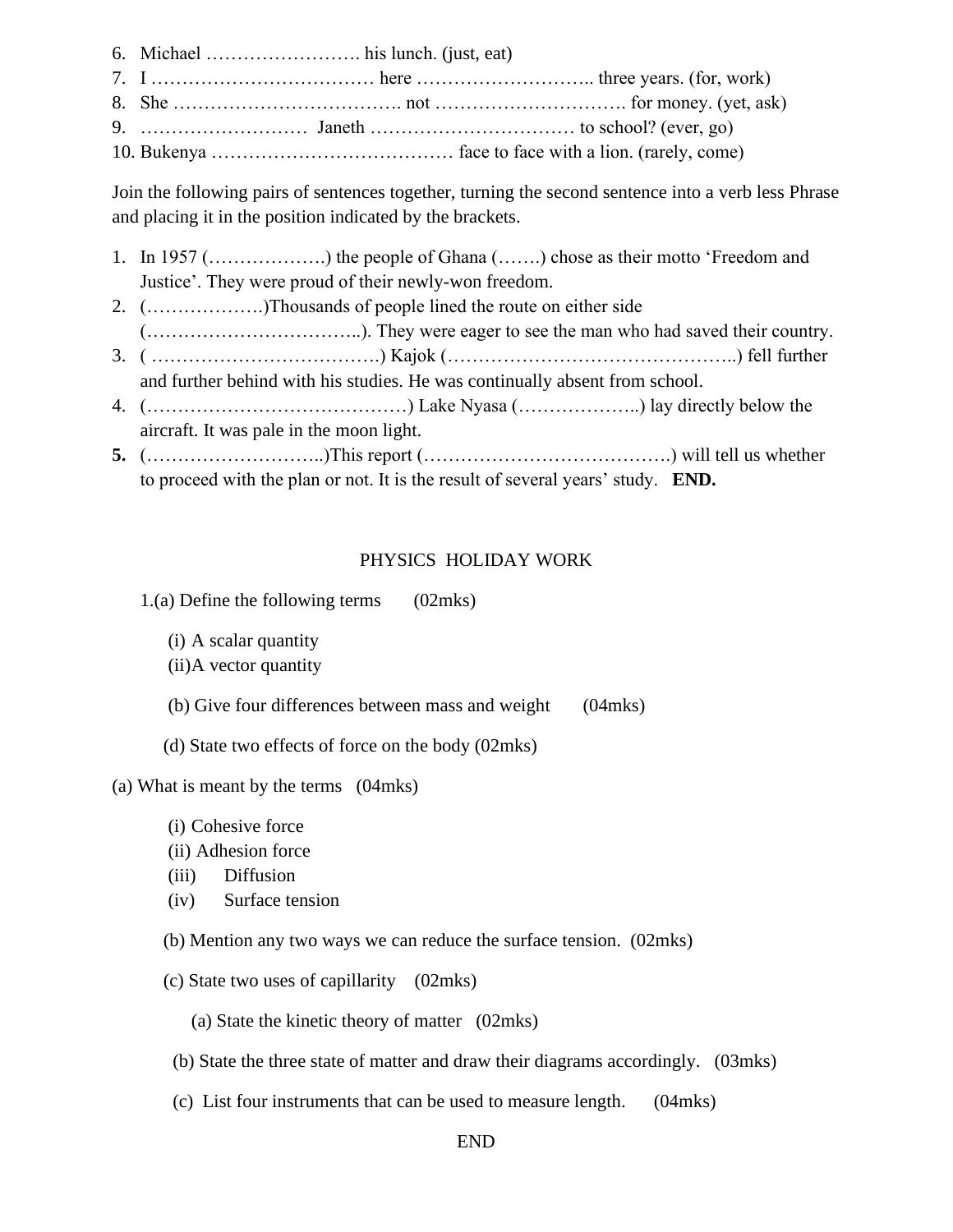### **BIOLOGY**

# **INSTRUCTIONS; ATTEMPT ALL QUESTIONS**

- 1. Describe the digestion of kikomando( a mixture of wheat bread and beans) in man.(10 marks)
- 2. How are the small intestines adapted to their function.(5 marks)

3. Describe the fate of the end products of the digestion of kikomando.(5 marks)

# **KISWAHILI HOLIDAY WORK 2020**

1. Tafsiri sentensi zifuatazo kwa Kiswahili

- a) This boy is tall……………………………………….
- b) The teacher is teaching students…………………………
- c) That book is not big…………………………………….
- d) Those children are playing…………………………….
- e) These students are good……………………………….
- 2. Andika sentensi zifuatazo kwa wingi
	- a) Msumari huu unachoma…………………………………
	- b) Mkeka ule ni mkubwa sana………………………………
	- c) Chakula kile ni kitamu……………………………………
	- d) Mkulima yule ni mrefu…………………………………..
	- e) Daktari huyu analala……………………………………..
	- f) Kitanda chenu si kidogo…………………………………
	- g) Mti ule ni mrefu…………………………………………
	- h) Ua hili ni zuri……………………………………………
	- i) Mkate huo ni mtamu…………………………………….
	- j) Kiti hiki ni kichafu………………………………………..

### GEOGRAPHY

Answer one question.

- 1. (a) draw a sketch map of Switzerland and on it mark and name:
	- (i) Physical regions: Alps, Swiss Jura and Swiss plateau.
	- (ii) Lakes: Zurich and Constance.
	- (iii) Towns: Zurich and Lugarno.
	- (iv) Neighboring country: Italy. (9marks)
	- (b) Describe the factors which have favored the growth of Basel town? (6marks)
	- (c) Explain the problems faced by Basel town. (6marks)
	- (d) Outline the steps being taken to solve the problems in © above. (4marks).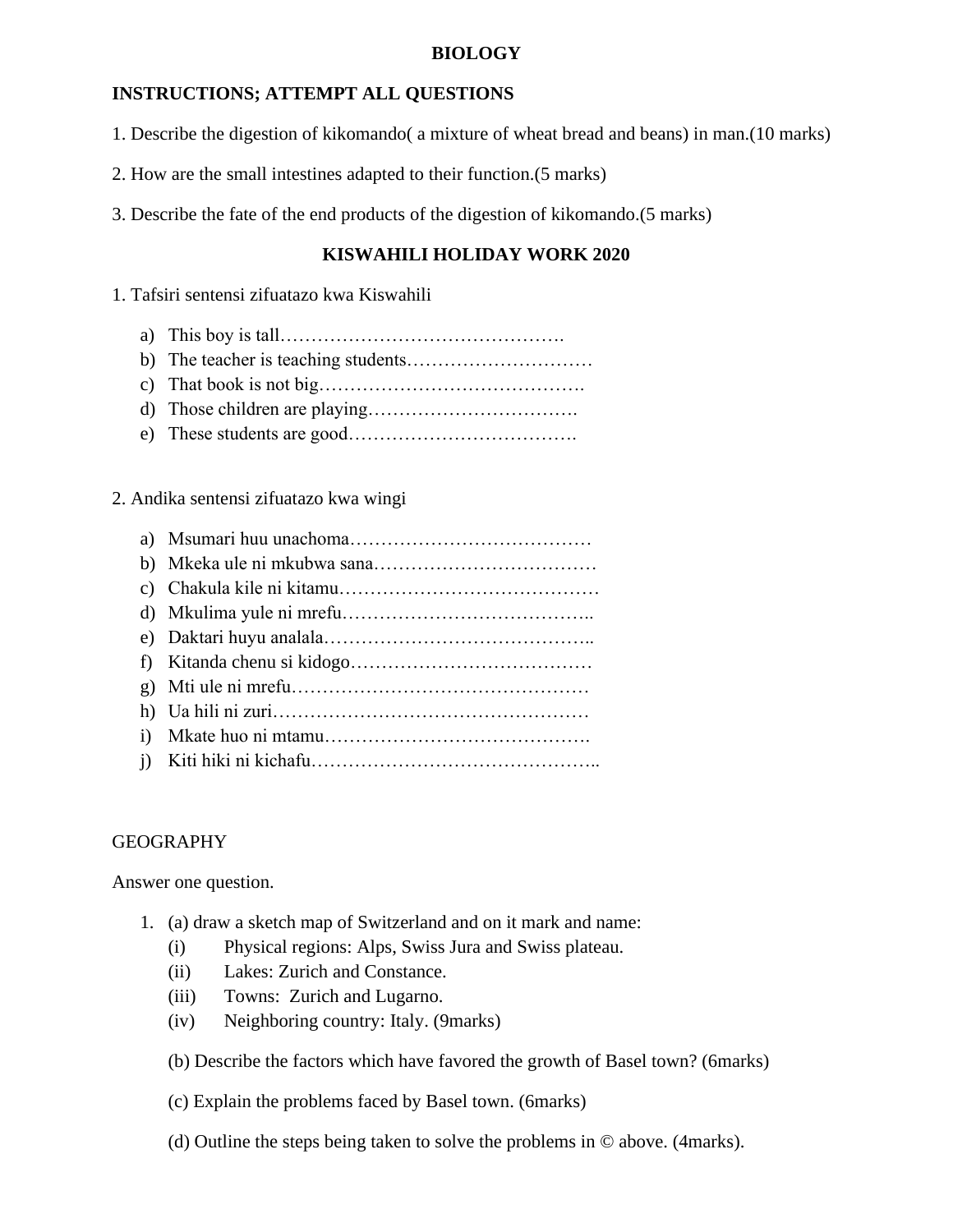2. Study the table below showing coal production in the Ruhr region from 1971 to 1989 and answer the questions that follow.

| Year | Tones   |
|------|---------|
| 1971 | 5000000 |
| 1974 | 6500000 |
| 1977 | 7600000 |
| 1980 | 4700000 |
| 1983 | 3300000 |
| 1986 | 2000000 |
| 1989 | 1500000 |
|      |         |

- (a) Draw a bar graph to show the above information. (9marks)
- (b) Describe the factors which have favored the development of coal mining in Germany. (7marks)
- (c) Explain the problems facing the Ruhr coal field of Germany. (6marks)
- (d) Outline the effects of mining on the environment in the Ruhr region of Germany (3marks)

#### END

#### **MATHS 2020**

- 1. The lengths, in centimeters, of 10 nails are: 3.01, 2.96, 3.04, 2.98, 3.00, 2.97, 2.99, 3.02, 3.03, and 2.94. Find the median length of the nails.
- 2. Given  $A(6, 3)$  and  $B(-4, 12)$ , find the coordinates of C when:
	- (a) **OC** =  $\frac{1}{3}$  $\frac{1}{3}$ **OA** +  $\frac{1}{4}$  $\frac{1}{\cdot}$ **OB**
	- (b)  $OC = 2OA + OB$

$$
(c) \quad \mathbf{OC} + \frac{1}{2}\mathbf{OB} = 2\mathbf{OA}
$$

- 3. In a school, sh. 72,000 was spent on beans per day. When the price of beans went up in the ratio 5 : 3, the amount of beans consumed was reduced in the ratio 7 : 8. What was the new daily expenditure on beans?
- 4. Use logarithms to evaluate:

(a)  $0.823 \times 0.0621$  (b)  $(7.48)^3$